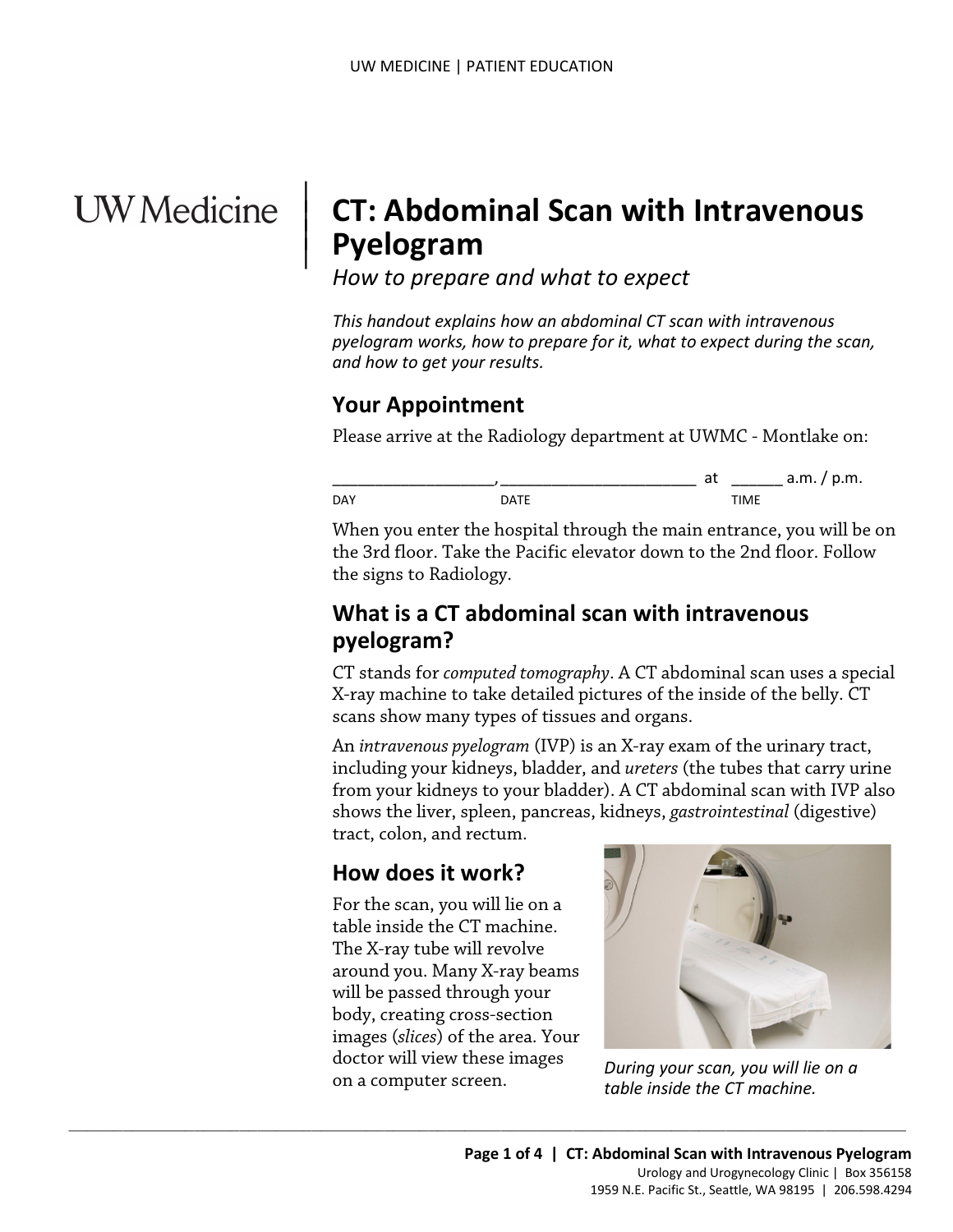

*A CT image of the abdomen*

#### **Contrast**

You will receive *contrast* (X-ray dye) through an *intravenous* (IV) tube in your vein. As the contrast moves through your blood vessels and your internal organs, it makes these tissues easier to see in the images.

# **How do I prepare?**

- Keep taking your prescribed medicines as usual.
- *Women:* Tell your provider if you are pregnant.

#### **The Day Before**

• Drink plenty of clear liquids, such as water, tea or coffee without milk, or juices such as apple, grape, or cranberry.

#### **The Day of Your Scan**

- It is OK to eat a light meal before your scan.
- It is OK to eat a light meal before your scan.<br>• Wear a comfortable, loose-fitting, 2-piece outfit. Do **not** wear an underwire bra.<br>**At the Hospital**<br>• Some items can affect the CT images. We may ask you to remove<br>- Any • Wear a comfortable, loose-fitting, 2-piece outfit. Do **not** wear an underwire bra.

#### **At the Hospital**

- Some items can affect the CT images. We may ask you to remove:
	- Any clothing with zippers or snaps
	- Hairpins, jewelry, glasses, hearing aids, and removable dental work
- *Women:* If there is any chance you may be pregnant, tell the CT technologist **before** the scan begins.

# **What can I expect?**

#### **Before the Scan**

- Before starting your scan, we will ask you to:
	- Fill out a form
	- Drink 2 cups of water
	- Empty your bladder
- We will place a small *intravenous* (IV) tube into your arm vein. This will be done before you enter the scanning room.
- Before giving you the contrast, the radiologist or technologist will ask if you have:
	- Any allergies, especially to medicines or iodine
	- Diabetes, asthma, or a heart condition

 $\_$  ,  $\_$  ,  $\_$  ,  $\_$  ,  $\_$  ,  $\_$  ,  $\_$  ,  $\_$  ,  $\_$  ,  $\_$  ,  $\_$  ,  $\_$  ,  $\_$  ,  $\_$  ,  $\_$  ,  $\_$  ,  $\_$  ,  $\_$  ,  $\_$  ,  $\_$  ,  $\_$  ,  $\_$  ,  $\_$  ,  $\_$  ,  $\_$  ,  $\_$  ,  $\_$  ,  $\_$  ,  $\_$  ,  $\_$  ,  $\_$  ,  $\_$  ,  $\_$  ,  $\_$  ,  $\_$  ,  $\_$  ,  $\_$  ,

– Ever had kidney problems or a thyroid condition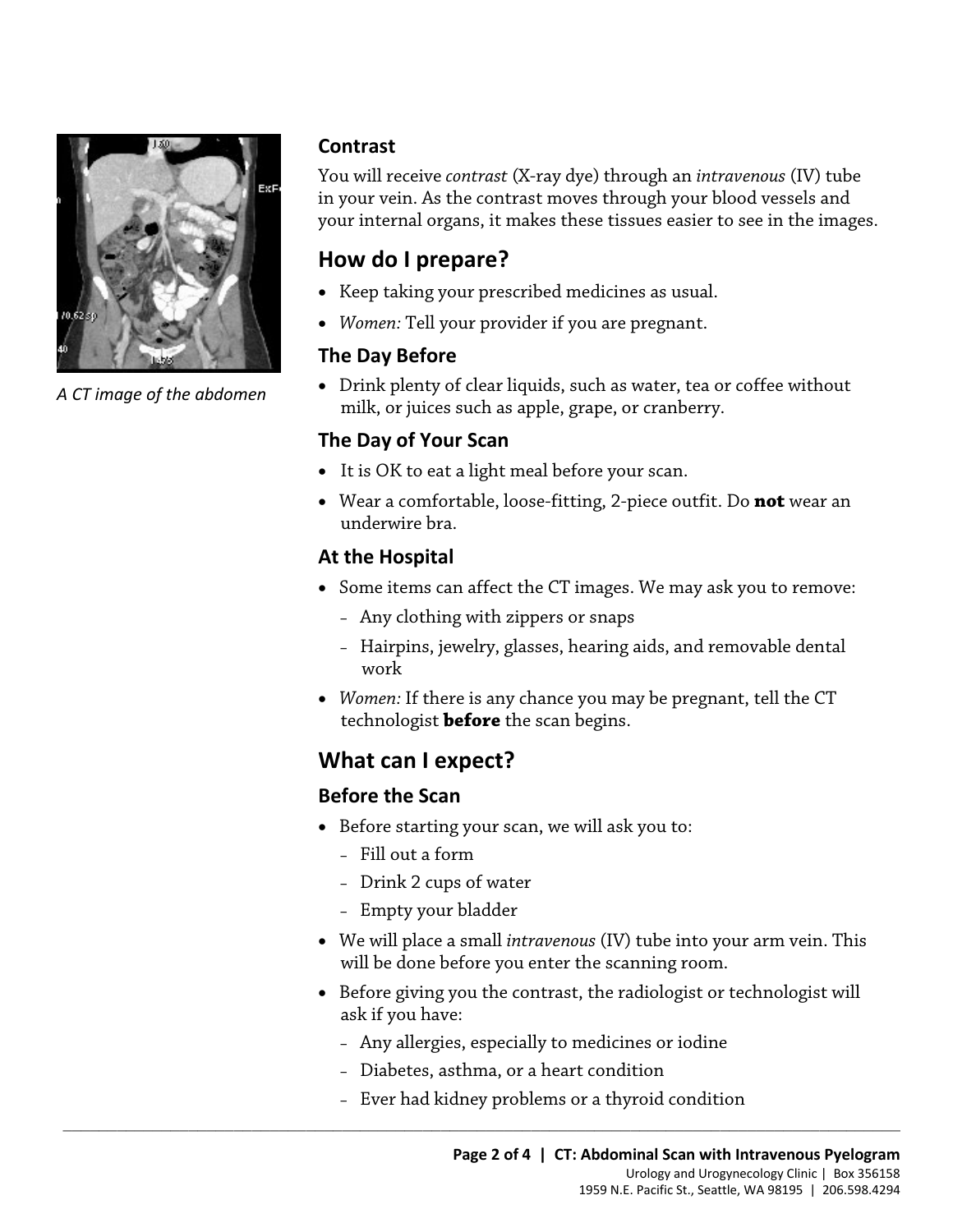If you have had any of these issues, you may have a higher risk of having an *adverse* (bad) reaction to the contrast. Your kidneys might also have problems flushing the contrast from your body.

If you have ever had an allergic reaction to contrast, we will ask you to take medicine to prevent another reaction.

- The CT technologist will help you get into position on the CT table. We will place pillows to help you hold the correct position during the scan.
- The table will move into the CT scanner. The technologist will then leave the room.

#### **During the Scan**

- You will be alone in the room during the scan. The technologist can see, hear, and speak with you through an intercom at all times.
- see, hear, and speak with you through an intercom at all times.<br>• You must lie still while the table moves into the center of the scanner. You must also hold still when the scans are being dones Holding still during the sc • You must lie still while the table moves into the center of the scanner. You must also hold still when the scans are being done. Holding still during the scan results in the best images.
	- We will do a CT scan of your belly and pelvis before we give you the contrast.
	- After this scan, we will inject contrast into the IV in your arm.
	- You will have another scan 10 minutes after the injection.
	- Some patients also have a scan 90 seconds after the injection.

#### **What will I feel during the scan?**

 $\_$  ,  $\_$  ,  $\_$  ,  $\_$  ,  $\_$  ,  $\_$  ,  $\_$  ,  $\_$  ,  $\_$  ,  $\_$  ,  $\_$  ,  $\_$  ,  $\_$  ,  $\_$  ,  $\_$  ,  $\_$  ,  $\_$  ,  $\_$  ,  $\_$  ,  $\_$  ,  $\_$  ,  $\_$  ,  $\_$  ,  $\_$  ,  $\_$  ,  $\_$  ,  $\_$  ,  $\_$  ,  $\_$  ,  $\_$  ,  $\_$  ,  $\_$  ,  $\_$  ,  $\_$  ,  $\_$  ,  $\_$  ,  $\_$  ,

• CT scans do not cause pain. You may feel some discomfort from having to hold still during the scan.

After you receive the contrast injection, you may feel warm or flushed. You may also have a metallic taste in your mouth. These symptoms should ease within 1 to 2 minutes.

• If you start to feel light-headed or short of breath, tell us **right away**. You may be having an allergic reaction to the contrast. A doctor or nurse will be nearby during the scan to help, if needed.

# **Who interprets the results and how do I get them?**

A radiologist skilled in reading CT scans will review and interpret your images. The radiologist will not talk with you about the results. The radiologist will send a detailed report to the provider who referred you for the scan. Your own provider will talk with you about your results.

You may also read your results on your MyChart page. If you need copies of your images on disc, call 206.598.6206.